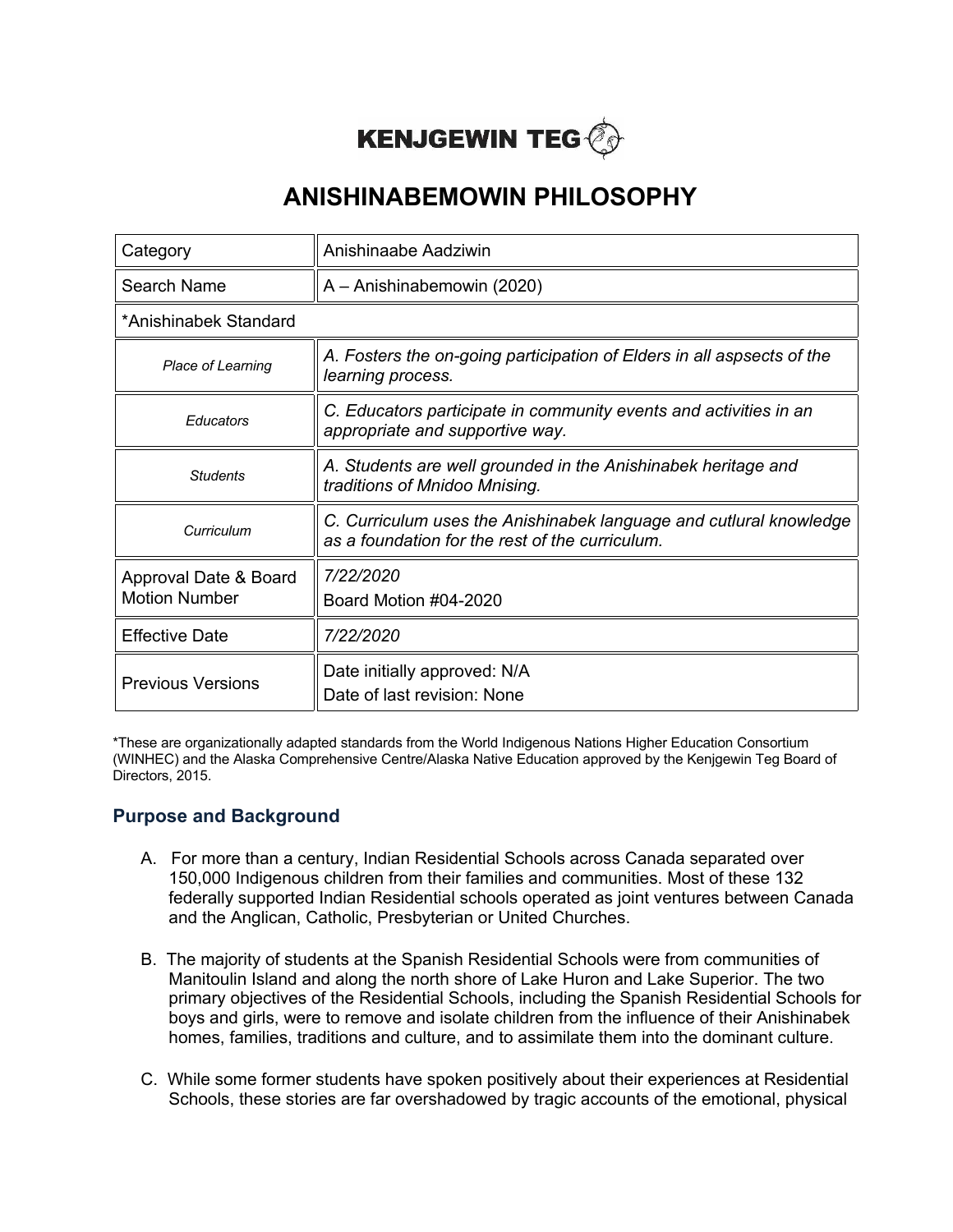

and sexual abuse and neglect of helpless children, and their separation from powerless families and communities.

- D. In June 2008, the Government of Canada issued a formal apology to Aboriginal people to recognize that this policy of assimilation was wrong, has caused great harm, with a legacy that has contributed to challenges today in health and wellness that continues to exist in many First Nation communities and affecting their citizens.
- E. Despite this history, extraordinary courage has been shown by thousands of survivors of Residential Schools across "Canada" that have come forward to speak publicly about the abuse they suffered as a result of Indian Residential Schools. This courage is a testament to the resilience of the Anishinabek people and all other Nations, and the strength of Indigenous culture, languages, and traditions.
- F. Kenjgewin Teg is an Indigenous Institute in Ontario primarily serving Indigenous communities and their members who may be residing in their First Nation community or in other urban locations. Kenjgewin Teg's main campus location in Mnidoo Mnising has exceptionally culturally rich Anishinabemowin resources, with significant opportunities to be an integral part of Anishinabemowin revitalization.
- G. The Anishinabek Language Declaration of the United Chiefs and Council of Mnidoo Mnising states that effective measures will be taken to ensure individuals employed in the United Chiefs and Councils of Mnidoo Mnising territory will perform and provide all work and service functions in their ancestral language (Anishinabemowin) by the year 2030.
- H. The Anishinabek Language Declaration of the United Chiefs and Council of Mnidoo Mnising (2011) states that the United Chiefs and Councils of Mnidoo Mnising territory will assert the right to establish and control their educational systems and institutions providing education in their own languages, in a manner appropriate to their cultural methods of teaching and learning.
- I. The Indigenous Languages Act, 2019 in Canada recognizes that Indigenous languages are fundamental to the identities, cultures, spirituality, relationships to the land, world views and self-determination of Indigenous peoples; the Act also recognizes that Indigenous peoples are best placed to take the leading role in reclaiming, revitalizing, maintaining and strengthening Indigenous languages. The Indigenous Languages Act, 2019 supports the reclamation, revitalization, maintaining and strengthening of Indigenous languages in Canada.
- J. The Act, also referred to as Bill C-91, has been developed to support the meaningful implementation of Calls to Action 13, 14 and 15 of the Truth and Reconciliation Commission of Canada.
- K. Together, the Anishinabek Language Declaration of Mnidoo Mnising and the Indigenous Languages Act, 2019 provide foundational support for this philosophy.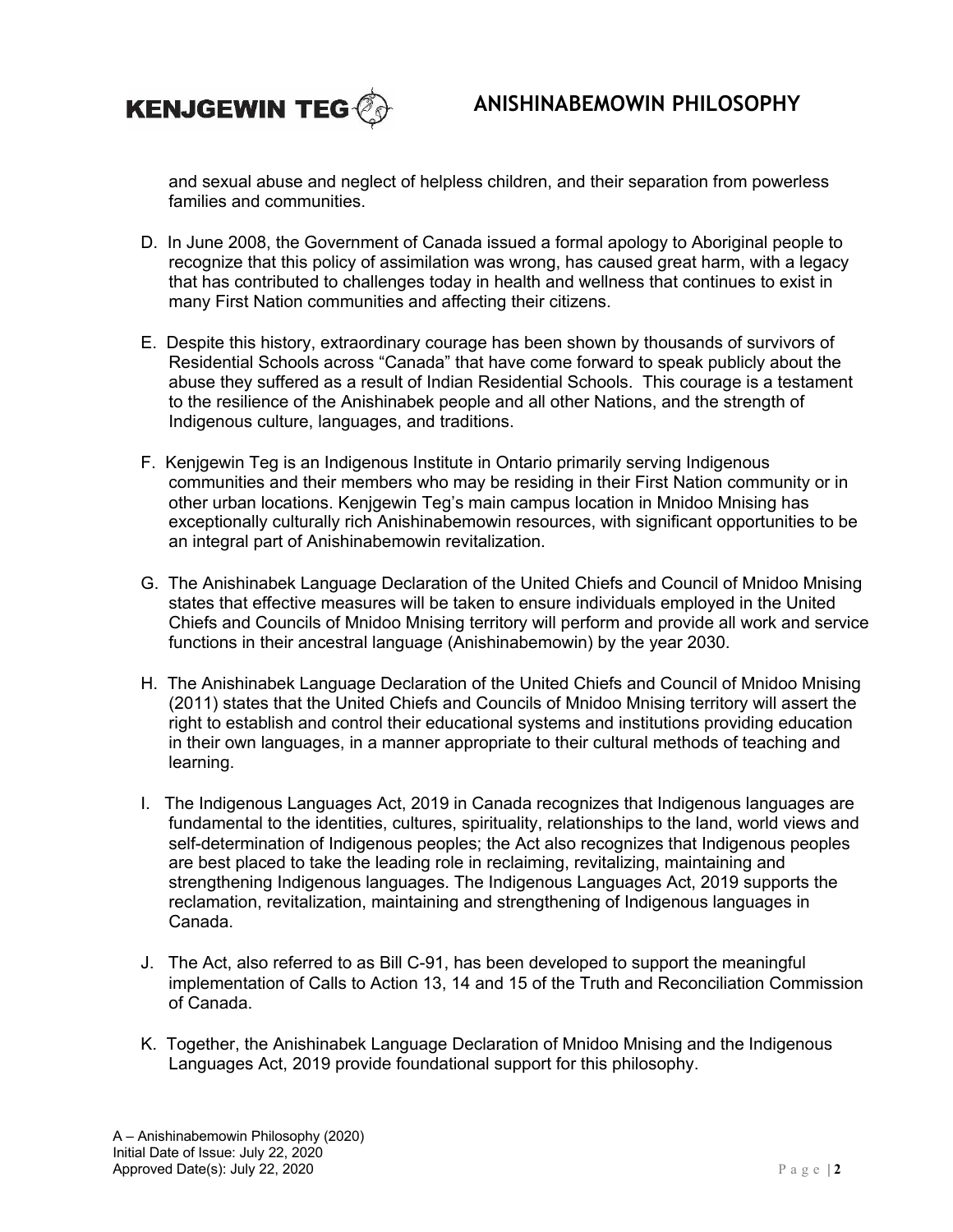

### **ANISHINABEMOWIN PHILOSOPHY**

#### **Definitions**

| "Aboriginal"                    | a term used in the Canadian Constitution recognizing three groups: First<br>Nations, Inuit and Métis people                                                                                                                                                                                                                                                                              |
|---------------------------------|------------------------------------------------------------------------------------------------------------------------------------------------------------------------------------------------------------------------------------------------------------------------------------------------------------------------------------------------------------------------------------------|
| "Anishinabemowin"               | refers to the Ojibwe language, with the existence of many dialects of<br>Ojibwe in different regions;                                                                                                                                                                                                                                                                                    |
| "ekinoomaagasid"                | is the Mnidoo Mnising dialect/Anishinabemowin word that refers to all<br>learners (Indigenous or non-Indigenous) of Kenigewin Teg                                                                                                                                                                                                                                                        |
| "ekinoomaagasijig"              | is the plural form of ekinoomaagasid                                                                                                                                                                                                                                                                                                                                                     |
| "ezhinoomaaget"                 | is the Mnidoo Mnising dialect/Anishinabemowin word that refers to all<br>instructors or faculty members (Indigenous and non-Indigenous) that are<br>teaching/instructing at Kenigewin Teg                                                                                                                                                                                                |
| "ezhinoomaagejik"               | is the plural form of ezhinoomaaget                                                                                                                                                                                                                                                                                                                                                      |
| "functional<br>Anishinabemowin" | for purposes of this philosophy, this means a person who has the ability to<br>converse in most settings with others who are speaking the Ojibwe<br>language; for a majority of the time, this means that a person has the ability<br>to draw upon their knowledge of the Ojibwe language without formal<br>preparation when sharing their knowledge of Anishinaabemowin with<br>others. |

#### **Application**

L. This organizational philosophy applies to all employees, ezhinoomaagejik and ekinoomaagasijig of Kenjgewin Teg, both Indigenous and non-Indigenous.

#### **Philosophy Objective**

M. This philosophy objective is to prevent ongoing continuing legacy effects of the Indian Residential Schools policy of Canada by supporting a working and learning environment where Anishinabemowin can thrive within the organization. As part of its programs and services, Kenjgewin Teg will provide Anishinabemowin learning opportunities to the best of its ability in supporting ezhinoomaagejik, ekinoomaagasijig and employees reach functional Anishinabemowin by the year 2030, in support of the United Chiefs and Councils of Mnidoo Mnising Anishinabek Language Declaration.

#### **Supporting Functional Anishinabemowin**

N. Kenjgewin Teg acknowledges that personal connectedness, uniqueness and individuality for all Indigenous and non-Indigenous employees, ezhinoomaagejik and ekinoomaagasijig will differ in each of their personal learning Anishinabemowin journeys. As an organization that values lifelong learning, Kenjgewin Teg will provide ongoing Anishinabemowin learning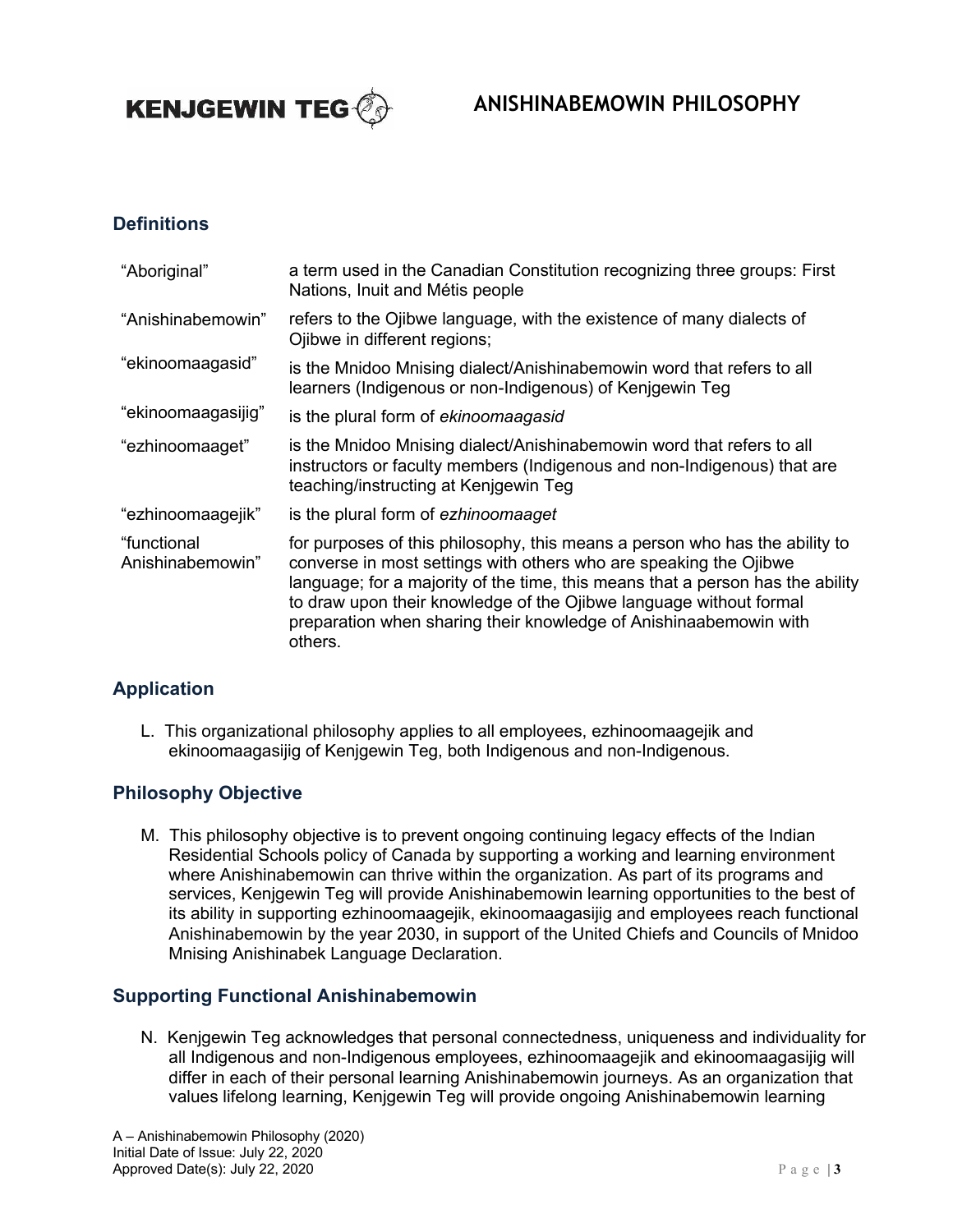

opportunities, but responsibility, freewill and choice remains a personal choice in the pursuit and achievement of functional Anishinabemowin.

O. Opportunities for learning will include both formal credentialled programs (learning resulting in micro credentials, certificate, diploma or degree) and informal learning opportunities. Opportunities for learning will be based on annual resource allocations as recommended by the President and approved by the Board of Directors. Annual resource allocations may change or be enhanced accordingly from year to year.

In further support of reaching the goals of functional Anishinabemowin, the participation of **ekinoomaagasijig**, **ezhinoomaagejik** and staff in formal and informal language learning may be without cost and is dependent upon approved financial and human resource allocations.

#### **Application of Philosophy via Position Designation/Functional Anishinabemowin**

- P. Designation of employment and/or contract position(s) requiring functional Anishinabemowin will be recommended by the President to the Board of Directors. Criteria for recommendation may include the following considerations:
	- a) the position requires Anishinabemowin knowledge and leadership to effectively guide and assist others in Kenjgewin Teg; and/or
	- b) the position requires Anishinabemowin knowledge and leadership to effectively engage and inspire leaders, influencers, and learners in First Nation and other communities; and/or
	- c) any other criteria as recommended by the President and/or by the Board of Directors
- Q. Employees, who after their initial hire have subsequent designation of their employment position as requiring functional Anishinabemowin, but have not yet achieved functional Anishinabemowin, will be provided on-the-job (reasonable) opportunities to support functional Anishinabemowin in a formalized learning plan. This formalized Anishinabemowin learning plan will be developed and led by the employee with the support of the VP of Anishinaabe Aadziwin and may include external supports other than those provided by Kenjgewin Teg. The formalized functional Anishinaabemowin learning plan will further include reviews and updates to the President on progress achieved. Responsibility, freewill and choice remains an individual initiative in the pursuit and achievement of functional Anishinabemowin as it relates to their employment (position) designation.
- R. In all cases, the Board of Directors will approve the designation of functional Anishinabemowin required for all positions within Kenjgewin Teg.

| <b>Related Legislation, Policies, Procedures,</b><br><b>Guidelines and Documents</b> | • UCCMM Tribal Council-2030 Language<br><b>Declaration</b><br>• Indigenous Languages Act, 2019<br>• Truth and Reconciliation Commission Calls<br>to Action #13, 14, 15 |
|--------------------------------------------------------------------------------------|------------------------------------------------------------------------------------------------------------------------------------------------------------------------|
|--------------------------------------------------------------------------------------|------------------------------------------------------------------------------------------------------------------------------------------------------------------------|